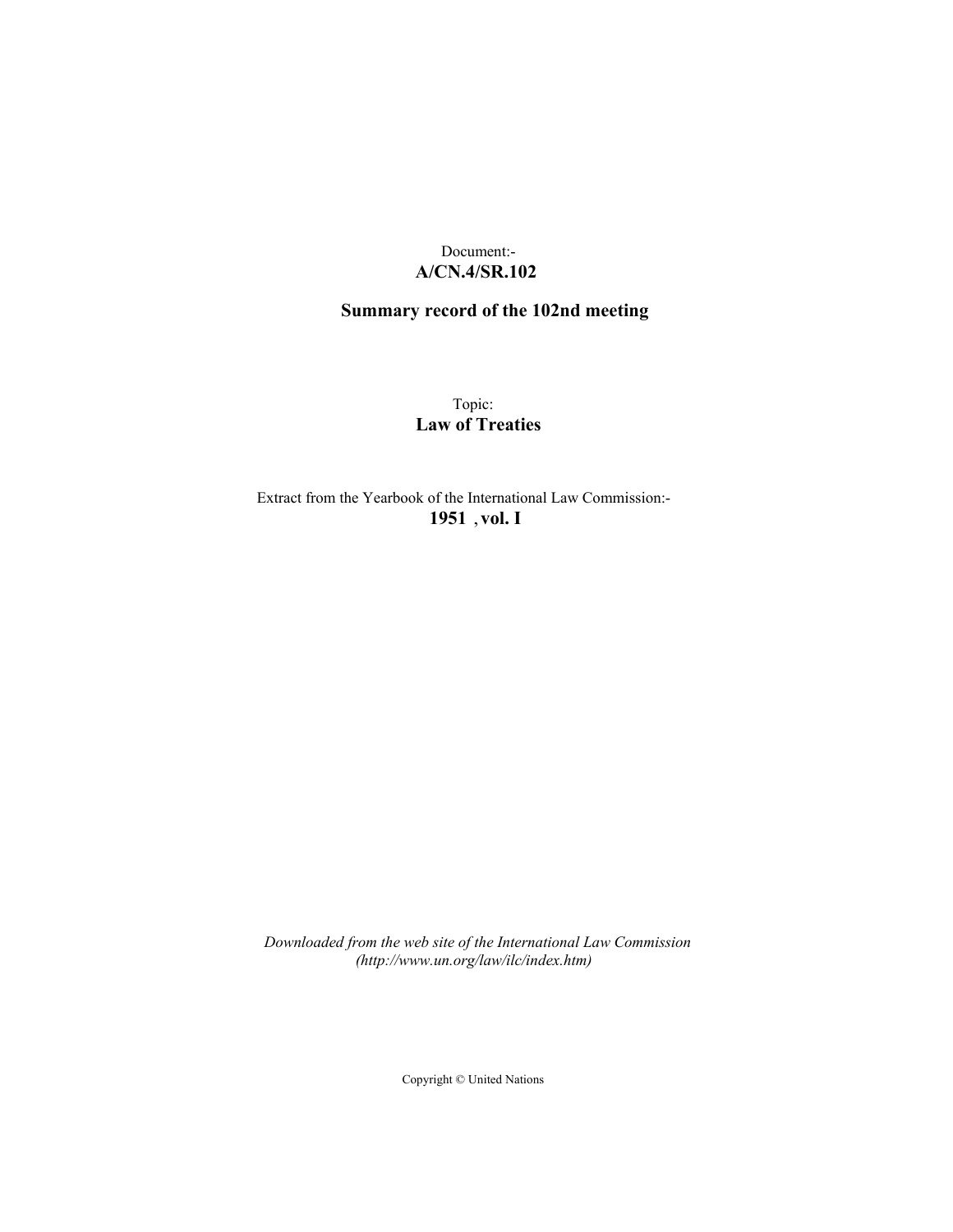the paragraph as it stood, and did not understand how some of his colleagues could have gained that false impression.

111. Mr. YEPES asked whether it was the intention of the report to discard the Pan-American system entirely.

112. Mr. HUDSON said that the report did not discard it. It left room for its application, as was shown by the alternative proposals in Part 4 of the annex to the draft report.

113. The CHAIRMAN observed that Mr. Yepes wished the Commission to recommend the application of the Pan American Union's practice in all cases where the parties had not expressed in the text of the treaty their wishes in regard to reservations.

114. Mr. YEPES said that it was one of the systems that could be applied in such cases.

115. The CHAIRMAN replied that, where the treaty made no reference to the matter, only one system could be recommended.

116. Mr. CORDOVA felt that, if the so-called Pan-American practice was a good one, it could be applied universally, but that if it were bad, it could not be good for America. An explanation should be provided as to why a juridical solution, valid for one quarter of the world, should have to be changed when applied to States in other continents.

117. The CHAIRMAN considered that the Pan-American Union system was applied in America because the States of that continent considered it to be suitable for their purposes.

118. Mr. HUDSON felt that it was desirable to state the fundamental problem, which was, on the one hand, the relative importance to be attached to universality and, on the other, the integrity of the text and its uniform application. In some cases the integrity of the text and its uniform application outweighed the desire for universality, and in others universality was of greater importance than uniform application.

119. It was not for the Commission to render an appreciation of the practice followed by the Pan-American Union. It had simply to say whether it wished that system to be applied generally.

120. The Rapporteur was right in saying that no one rule was applicable in all cases. (A/CN.4/L.18, Annex), and that the integrity of the instrument must be preserved.

121. The CHAIRMAN considered that the Commission had to decide whether to recommend that, where a Treaty contained no special provisions in the matter, the Pan-American rule should be applicable.

122. Mr. CORDOVA proposed that the vote be postponed until the following day.

*It was so decided.*

The meeting rose at **1** p.m.

# 102nd MEETING

*Wednesday, 13 June 1951, at 9.45 a.m.*

### **CONTENTS**

*Page*

|                                                                                                                                                                                 | <b>AMA</b> |
|---------------------------------------------------------------------------------------------------------------------------------------------------------------------------------|------------|
| Law of treaties: General Assembly resolution 478(V) of<br>16 November 1950 : Reservations to multilateral conventions<br>(item 4 (b) of the agenda) $(A/CN.4/L.18)$ (continued) |            |
| Discussion of Mr. Brierly's draft report (continued). $\ldots$                                                                                                                  | 168        |
|                                                                                                                                                                                 | 168        |
| Paragraph 13 [24] $\ldots$ $\ldots$ $\ldots$ $\ldots$ $\ldots$ $\ldots$                                                                                                         | 169        |
| Paragraph 12 [22] (resumed) $\ldots$ ,                                                                                                                                          | 173        |
| Paragraph 14 [26] $\ldots$ $\ldots$ $\ldots$ $\ldots$ $\ldots$ $\ldots$ $\ldots$                                                                                                | 173        |
| Paragraph 15 [25] $\ldots$ $\ldots$ $\ldots$ $\ldots$ $\ldots$ $\ldots$                                                                                                         | 174        |
|                                                                                                                                                                                 |            |

*Chairman:* Mr. James L. BRIERLY

*Rapporteur:* Mr. Roberto CORDOVA

### *Present:*

*Members:* Mr. Ricardo J. ALFARO, Mr. Gilberto AMADO, Mr. J. P. A. FRANCOIS, Mr. Shuhsi Hsu, Mr. Manley O. HUDSON, Mr. Faris EL KHOURY, Mr. A. E. F. SANDSTROM, Mr. Georges SCELLE, Mr. Jean SPIROPOULOS, Mr. Jesús María YEPES.

*Secretariat:* Mr. Ivan KERNO, Assistant Secretary-General in charge of the Legal Department; Mr. Yuen-li LIANG, Director of the Division for the Development and Codification of International Law, and Secretary to the Commission.

**Law of Treaties**: **General Assembly resolution 478 (V) of 16 November 1950: Reservations to multilateral conventions** (item  $4(b)$  of the agenda)  $(A/CN.4/L.18)$ *(continued)*

DISCUSSION OF MR. BRIERLY'S DRAFT REPORT  $(A/CN.4/L.18)^1$ 

### PARAGRAPH 12 *{paragraph 22 of the* " *Report*") (continued)

1. The CHAIRMAN observed that the Commission had before it a proposal by Mr. Yepes that if the parties to a treaty had not inserted in the text of the treaty provisions covering possible reservations, the procedure to be followed should be that of the Pan-American Union.<sup>2</sup>

2. Mr. YEPES explained that the reason why he had proposed the adoption of that procedure was that, after examining the matter closely, he had come to the conclusion that the procedure recommended in the report was not acceptable.

3. His proposal was to be regarded as a basis for discussion. If good reasons were put forward for rejecting the Pan-American Union practice and adopting the course recommended, he would be quite willing to accept them. The drawbacks to the former procedure and the advantages of the latter ought to be clearly established before any decision were taken. The Commission should not commit itself in advance or yield to argument just because the weight of authority was behind it. Not a single

<sup>&</sup>lt;sup>1</sup> See summary record of the 101st meeting, footnote 1.

*<sup>2</sup> Ibid.,* para. 97. **l**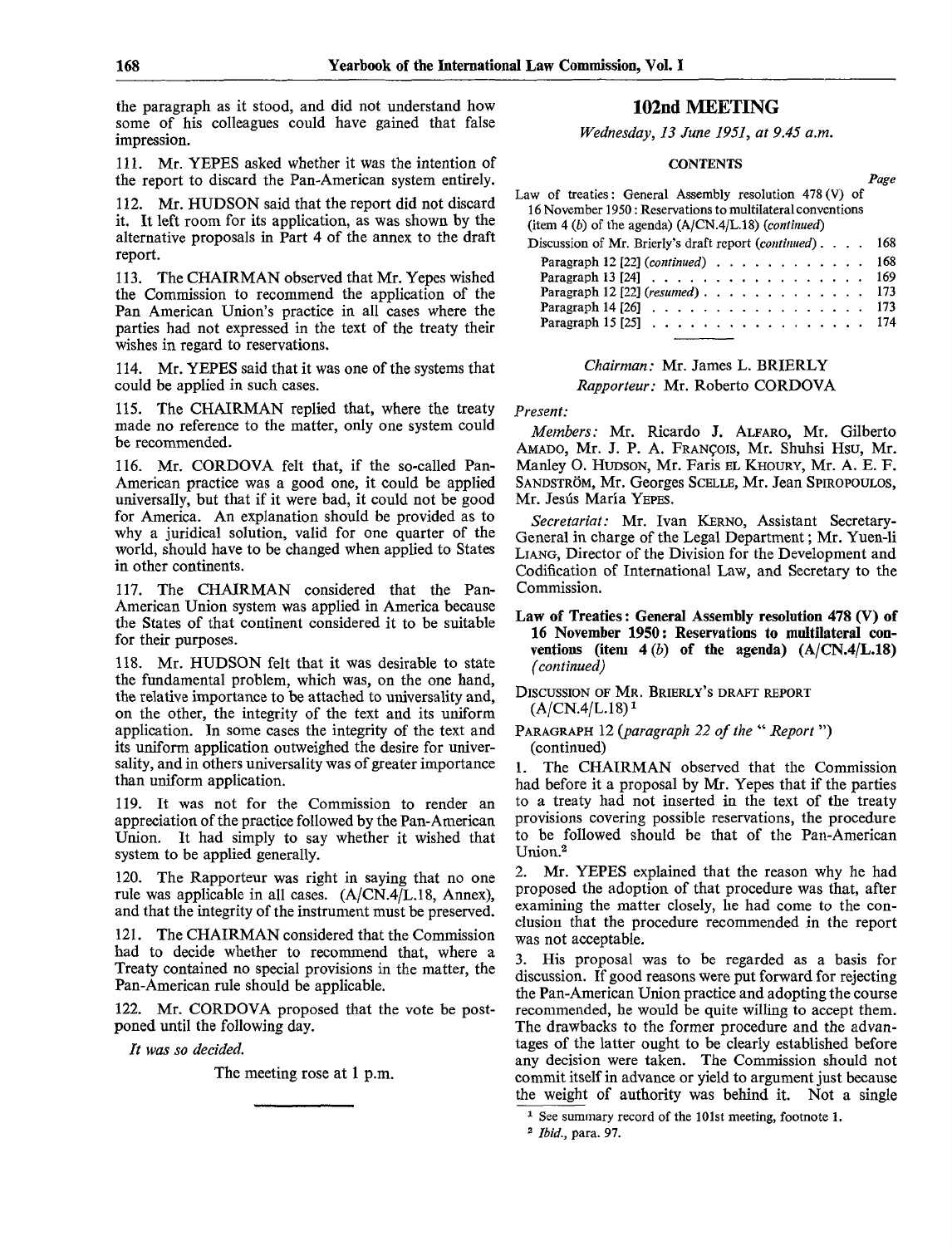example had been given to justify rejecting the Pan-American Union practice, whereas he himself had mentioned that, in one particular instance, the United Nations had followed that practice.

4. He was willing to withdraw his proposal if sound arguments against it were forthcoming.

5. The CHAIRMAN and Mr. HUDSON pointed out that the alternative suggestion was the outcome of a prolonged study of the question.

6. At Mr. ALFARO's request, Mr. LIANG (Secretary to the Commission) read out the following text, proposed by Mr. Yepes at the preceding meeting to replace the text of the latter part of paragraph 12 of the draft report:

" The Commission believes also that the Pan-American system may be successfully applied to multilateral conventions in general and to those drawn up under the auspices of the United Nations in particular. In fact, the Pan-American system has been applied by the United Nations."

7. Mr. CORDOVA said that, as he had already argued, the text of paragraph 12 did not give sufficiently convincing arguments. The reasons which justified rejection of the Pan-American practice should be included. Mr. Yepes might be willing to support the text if it were rounded off in that way.

The CHAIRMAN suggested that, pending distribution of a revised draft he himself had worked out to replace paragraph 12,<sup>3</sup> the Commission pass on to the examination of paragraph 13.

*It was so decided.*

### PARAGRAPH 13 *{paragraph 24 of the* " *Report*")

9. The CHAIRMAN said that paragraph 13 explained why the method recommended by the International Court of Justice in its advisory opinion of 28 May 1951 <sup>4</sup> was not suitable for wholesale application to multilateral conventions.

10. Mr. YEPES thought that, after hearing the paragraph read out, the Commission could vote on it as a whole.

11. Following an observation by Mr. AMADO, Mr. YEPES said he would not press his proposal.

12. The CHAIRMAN asked the Commission to examine the sentences of the paragraph in question one by one.

#### *First sentence*

13. Mr. EL KHOURY asked whether the sentence meant that the Commission believed that the criterion adopted by the International Court of Justice was justified in respect of the implementation of the Convention on Genocide.

14. The CHAIRMAN replied that the sentence meant that the Commission did not commit itself to stating whether the Court's procedure was appropriate to that convention or not.

15. Mr. EL KHOURY suggested that paragraph 13 be deleted entirely, since it implied criticism of the Court's opinion.

16. The CHAIRMAN did not see how it was possible to avoid criticizing that opinion.

17. Mr. SPIROPOULOS thought that if the Commission made no mention of the Court's opinion, its very silence would be tantamount to criticism.

18. Mr. YEPES suggested deleting the two words " in general" at the end of the sentence. They implied that the Court's method of procedure might be suitable for certain types of convention.

19. The CHAIRMAN, supported by Mr. SAND-STROM, said that his intention had been to leave the question open. He had made an assertion in respect of the majority of conventions only, and had wished to remind the reader that the Court's opinion referred only to the Convention on Genocide.

20. Mr. SPIROPOULOS suggested adding the words " or otherwise " after the word " compatibility ".

21. Mr. HUDSON and the CHAIRMAN thought the addition would not in any way alter the sense of the text. 22. Mr. HUDSON, supported by the CHAIRMAN, suggested replacing the words " is suitable " by " is the most appropriate ".

23. Mr. SCELLE, supported by Mr. AMADO, Mr. EL KHOURY and Mr. YEPES, was in favour of keeping the words " is suitable ", and the equivalent wording in French, namely, " *puisse etre retenu".* The expression needed to be strengthened rather than weakened. The Court's procedure was not in any way " appropriate ".

*It was decided to keep the expression* " *is suitable* ".

24. Mr. HUDSON, referring to the English text, suggested inserting a comma after the word " convention " in the second line, and deleting the word " as "; and inserting a comma after the word "Genocide" in the third line.

#### *It was so decided.*

25. Mr. EL KHOURY found fault with the text under discussion for not stating precisely why the Commission did not believe that the Court's criterion was applicable generally. The Commission appeared to be making an arbitrary decision. It should be made clear what difference there was between the Convention on Genocide and other multilateral conventions, so that the Commission's opinion would be backed by sound arguments.

26. Actually, the matter raised so many difficulties that he would prefer to delete the whole passage.

27. The CHAIRMAN said that the reasons for the Commission's opinion were given further on. On the whole, the members of the Commission wanted the Commission's report to include an examination of the Court's opinion.

28. Mr. HUDSON suggested referring in the paragraph to a passage from the Court's opinion, which, incidentally, following a decision at the previous meeting, was to appear in paragraph  $6$  of the report,<sup> $5$ </sup> by adding the

<sup>3</sup> See paras. 103-104 below and summary record of the 103rd meeting, paras. 1-118.

<sup>4</sup>  *Reservations to the Convention on the Prevention and Punishment of the Crime of Genocide, I.C.J. Reports 1951,* p. 15.

<sup>5</sup> Summary record of the 101st meeting, para. 43.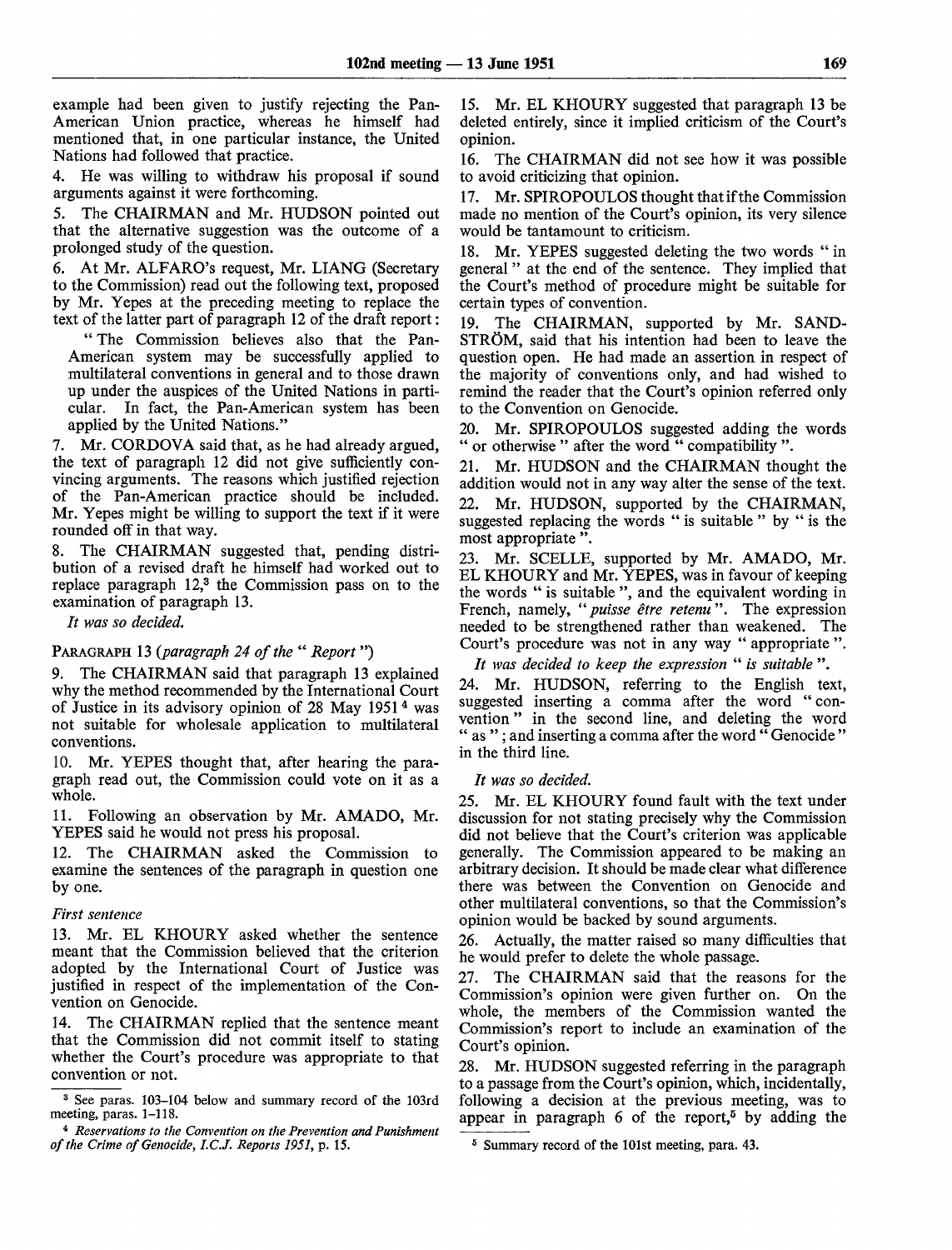words " because of its special characteristics " after the words " Convention on Genocide ". The Commission would thus avoid the necessity for discussing the soundness of the Court's opinion.

29. Mr. SANDSTRÖM thought the question was more than a matter of the wording of a mere sentence. At the previous meeting, Mr. Spiropoulos had put a question which had not received the attention it deserved.<sup>6</sup> He had suggested that the Commission base its opinion primarily on current international law. That notion was all the more justified in that the Court likewise based its opinion on international legal precedent; on page 21 of its opinion, for example, it stated:

"It is well established that in its treaty relations a State cannot be bound without its consent, and that consequently no reservation can be effective against any State without its agreement thereto."

Then, on the basis of that notion, which the opinion described as " of undisputed value as a principle " the Court had considered that in the case of the Convention on Genocide a series of circumstances must be taken into account which would lead to a more flexible application of that principle. The Commission in its conclusions should refer to that argument.<sup>7</sup>

30. Mr. SPIROPOULOS said that the essence of Mr. Sandström's remarks was that the Court had recognized the general principle that reservations should be approved by all the contracting parties. On that point, except for Judge Alvarez, both the majority and the minority groups had been in agreement. By virtue of that principle, the Court had tried to discover the will of the parties, their contractual intent. The attempt had led a majority of the members to the conclusion that, in the specific instance of the Convention on Genocide, the general principle did not apply.

31. Mr. Sandström's point was a very sound one. It was a most interesting interpretation of the opinion.

32. Mr. SANDSTRÖM pointed out that, if the Commission wished to take that interpretation into account, the wording of paragraph 13 would be still further complicated.

33. Mr. HUDSON felt that the way in which the opinion went on weakened Mr. Sandström's argument somewhat. The Court spoke of " a more flexible application " of the general principle. The exceptions recognized were themselves very general, and were not confined to the Convention on Genocide.<sup>8</sup>

34. Mr. SPIROPOULOS pointed out that, by making very general exceptions to the general principle, the Court seemed at first sight to be rather contradicting itself.

35. The CHAIRMAN said that that was the kind of reflection which had led him to the conviction that the opinion was not clear.

36. Mr. CORDOVA said that, in the eyes of the Couit, the flexible application of the general rule was justified by its anxiety to have the Convention on Genocide adopted universally; that meant making certain concessions over the integrity of its text.

37. Mr. HUDSON said that the Court indicated that quite clearly on page 23 of the opinion, where it stated " the Genocide Convention was therefore intended .. . to be definitely universal in scope ".

38. Mr. SPIROPOULOS thought the Court had apparently been anxious that the Convention on Genocide should enter into force even in respect of States which had made reservations. That was a very natural concern. To that end, it had sought to find in the intention of the parties demands which would enable it to recommend a practice making for universal application of the Convention. It was not the only occasion on which the Court had kept practical considerations very much in the foreground.

39. However, the majority and minority opinions in the Court, with the exception of a single judge, had considered the general principle that in its treaty relations a State could not be bound without its consent, as being<br>inviolable. That principle was touched upon in the That principle was touched upon in the opinion, and was an important point.

40. Mr. SANDSTRÖM, in support of his interpretation of the opinion, quoted the following sentence from it:

" The Court recognizes that an understanding was reached within the General Assembly on the faculty to make reservations to the Genocide Convention and that it is permitted to conclude therefrom that States becoming parties to the Convention gave their assent thereto".

41. Mr. SPIROPOULOS thought that, at the point where the Court's decision was mentioned in paragraph 13, some expression like " failing any intention to the contrary by the parties " should be inserted. The intention of the parties might of course be tacit. Caution must be exercised in expounding the rule.

42. The CHAIRMAN considered that the arguments just put forward should be urged again when the Commission came to discuss the passage in the draft report in which it expounded the rule it was recommending.

43. Mr. SPIROPOULOS pointed out that precautions of that kind would help to smoothe over the differences between the Commission and the Court.

## *Second Sentence*

44. Mr. FRANCOIS considered that the sentence was not altogether correct. It might perhaps be true if reservations invariably involved the rejection of an entire But sometimes their purpose was merely to modify an article, to give it a particular interpretation, or to replace it by the provisions of some domestic law. In many instances reservations, without depreciating the importance of the articles to which they referred, simply formulated a somewhat different procedure. In the case of mere modification, there could no longer be any question of a classification of provisions into two categories.

45. The distinction to be established was between reservations themselves and not between the provisions

<sup>6</sup>  *Ibid.,* para. 104.

<sup>7</sup> See summary record of the 106th meeting, paras. 74-75.

<sup>8</sup> See Advisory Opinion, *I.C.J. Reports 1951,* pp. 21-22.

<sup>9</sup>  *Ibid.,* pp. 22-23.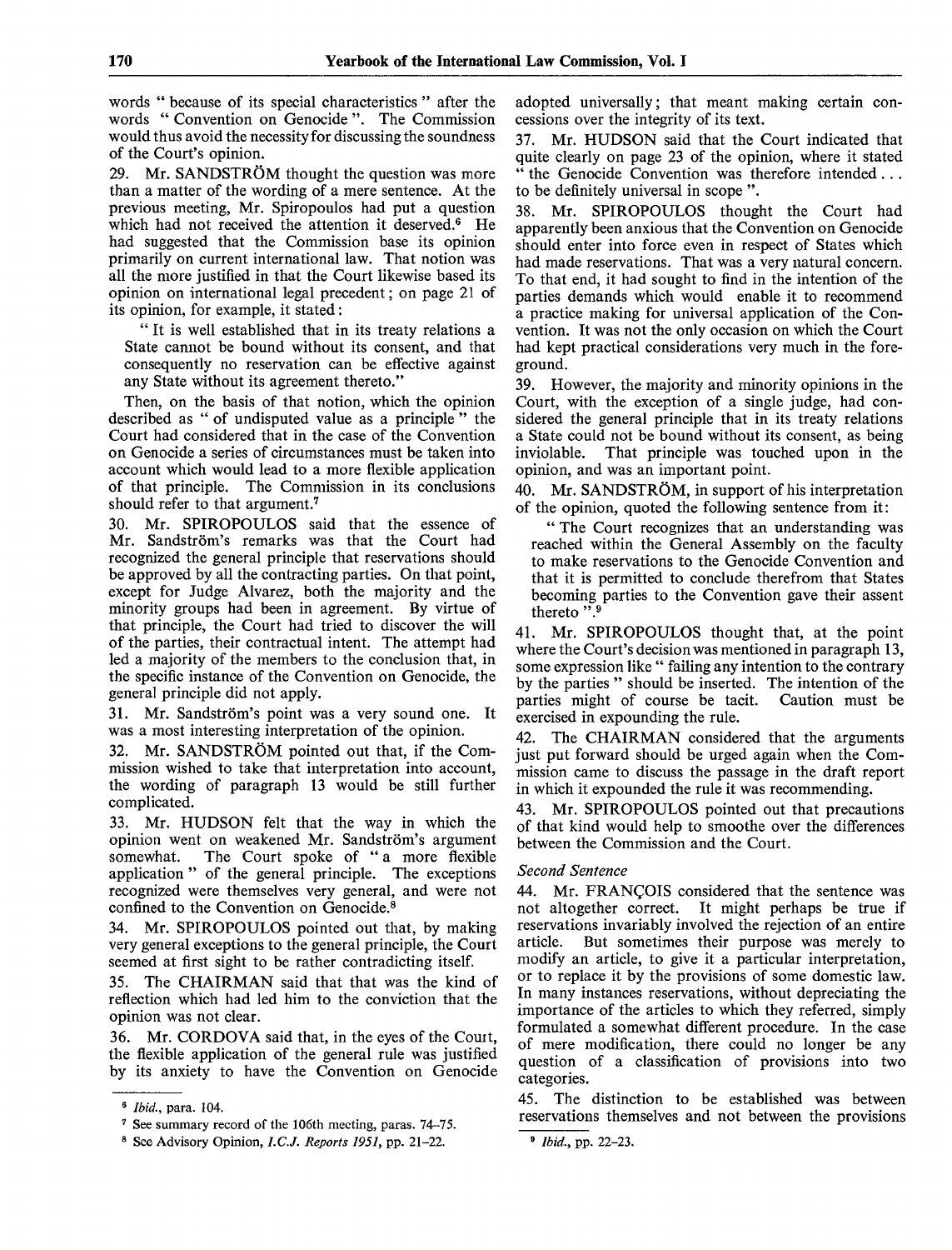to which the reservations referred. That was the only conclusion to be drawn from the opinion, which, in its replies to questions I and II, definitely spoke of the reservations compatible (or incompatible) with the object and purpose of the Convention.

46. Mr. SPIROPOULOS felt on second thoughts that it would be better, as Mr. el Khoury had proposed, to make no reference to the practice recommended in the Court's opinion. The Commission might simply state that it had considered the opinion.

47. The CHAIRMAN, supported by Mr. Francois, considered that to remain silent in that way would show the greatest lack of respect for the Court's opinion.

48. Mr. AMADO was anxious that the Commission should not follow the path of absolute perfection, otherwise it might lose its way. No text could stand up to microscopic examination. It was beyond question that the Court had considered that a convention could contain two categories of provisions. In the text under consideration, all the Commission was doing was to point out with the utmost precision the distinction established by the Court between normative rules and contractual rules. With all due respect to the subtle arguments put forward in the Commission, he thought that too great a concern for perfection would lead nowhere.

49. The CHAIRMAN pointed out that the second sentence was taken from the actual commentary given in the joint dissenting opinion.<sup>10</sup>

50. Mr. FRANCOIS thought that on that point the opinion was incorrect, and the argument used was fallacious. A distinction was necessary between reservations, but not between the provisions of the convention. 51. Mr. SCELLE pointed out that there were three

categories of provisions rather than two, namely provisions referring directly to the object and purpose of the convention, provisions referring indirectly to such object and purpose, and provisions for rendering the convention operative (procedural provisions pure and simple).

52. He approved the entire paragraph. The account it gave of the Court's opinion was first-rate. The paragraph must not be scrutinized too minutely. The Commission might remember that when Byzantium was taken by the Turks in 1453 the local theologians in the Basilica of S. Sophia were arguing about the sex of angels! The Commission must beware of following their example.

53. To him the meaning of the opinion was not altogether clear. In certain cases the Court appeared to advocate the old notion that conventions were contractual in character; in other passages it seemed to favour universality. The opinion might be said to furnish The opinion might be said to furnish anything you looked for. He was particularly in favour of the passage in the middle of paragraph 13 which stated that the distinction made by the Court could not be other than subjective.

54. Mr. YEPES said that it was with a view to sparing the Commission the difficulties it was now encountering that he had proposed a vote on the paragraph as a whole. While he had very reluctantly had to criticize certain parts

of the draft report, he approved paragraph 13 in its entirety as being drafted with great discretion and great respect for the Court. He therefore proposed that He therefore proposed that. paragraph 13 be accepted in its entirety.

55. Mr. SPIROPOULOS said he was more and more convinced that the Court's opinion should not be scrutinized. The Commission would come up against serious obstacles, as it might have to admit that there were a number of contradictions. The Commission should avoid criticizing the Court's opinion. It had every reason to try to enhance the prestige of that body.

56. In any case, the Commission was not asked for any such criticism. It was asked to make concrete proposals. It should state simply what its proposals were, basing its statement on the current law, and there was no reason to depart from that since both the majority and minority views in the Court had quoted the rules of the current law.

57. The CHAIRMAN put to the vote Mr. Spiropoulos' proposal that the Commission should not state the reasons why it did not extend to multilateral conventions generally the procedure advocated by the Court in the case of the Convention on Genocide.

*The proposal was rejected by 10 votes to 2.*

58. Mr. YEPES asked the Commission to take up his proposal for a vote on paragraph 13 as a whole.

59. Mr. HUDSON thought that the wording of each sentence was important.

60. The CHAIRMAN said that, to meet both points of view, he would first of all read the complete text, and then put each sentence in turn before the Commission for approval. He read out the whole paragraph.

61. Mr. AMADO considered that the text was entirely satisfactory.

62. Mr. EL KHOURY agreed that it was extremely accurate in substance, but thought that it could be improved in form, and he proposed the following wording: " As to the opinion of the International Court of Justice on the procedure to be applied in the case of reservations to the Convention on Genocide, the Commission noted that the opinion of the Court is restricted to one special case having special characteristics and not intended by the Court to be applicable to all other cases of reservations to multilateral conventions in general, which is the task that the Commission is asked by the General Assembly to accomplish ".

63. The wording, he thought, explained clearly the limited scope of the Court's opinion.

64. The CHAIRMAN pointed out that the same idea was already expressed in paragraph 6 of his draft report. He asked the Commission to get back to the second sentence of the paragraph.

65. Mr. FRANCOIS thought that one part of the paragraph might be deleted, namely, from " It involves paragraph in the contract contract to the classification ..." to "... intrinsically possible to draw", so that the text would then read as follows: "... to multilateral conventions in general. The Commission does not see how .. .". Unlike Mr. Scelle, he thought the Commission should put everything under the microsope. It was not accepting the opinion of the

<sup>10</sup>  *Ibid.,* p. 42.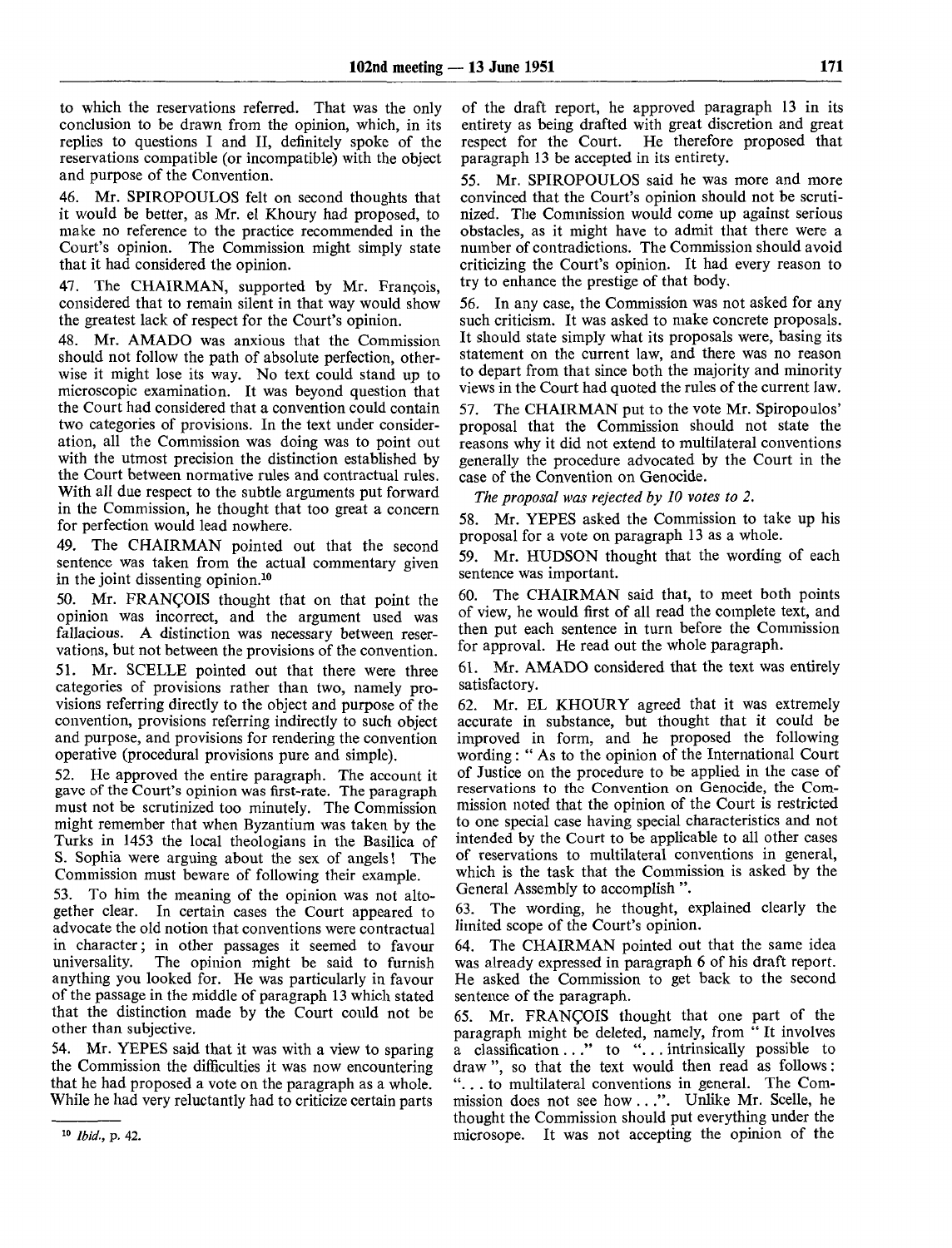Court; consequently every statement it made would be gone through with a fine-tooth comb, and it would be adversely criticized if it produced a text which was not juridically flawless.

66. The CHAIRMAN said he would be sorry to see the passage omitted, as it would weaken the Commission's argument.

67. Mr. SCELLE suggested the following wording: " The adoption of the Court's criterion involves a classification of the provisions of conventions into several categories, a special distinction being made between those provisions forming part of the object and purpose of the convention and all other provisions ". A sentence on those lines might perhaps meet the particular objection raised by Mr. Francois, while allowing one of the Commission's essential arguments to stand, namely, the argument that once the Court left it to each State to assess whether such and such a provision of a convention formed part of its object and purpose, it was making its criterion subjective, and a subjective criterion was no criterion at all.

68. The CHAIRMAN pointed out that a change on those lines did not meet Mr. Francois' objection.

69. He put to the vote Mr. Francois' suggestion for the deletion of the passage in paragraph 13.

70. *It was decided by 8 votes to 2 to retain the passage in substance.*

71. Mr. HUDSON proposed that the end of the second sentence be recast as follows: ".. . which they did not regard as contributing to effect its objects and purposes".<sup>11</sup>

72. He also suggested that the Commission was not paying sufficient attention to protocol provisions to which a State was at liberty to make reservations. Since, however, it did not seem likely that other States would object to such reservations, he would not press the point.

*The second sentence was adopted as thus amended.*

### *Third sentence*

73. Mr. HUDSON suggested substituting the wording " It seems reasonable " for " It is reasonable" and " may be deemed to " for " must ".

74. The CHAIRMAN saw no objection to the changes. *The third sentence was adopted as thus amended.*

### *Fourth sentence*

75. Following an exchange of views with the CHAIR-MAN, Mr. HUDSON suggested recasting the end of the sentence to read: " the Commission does not see how the distinction can be drawn otherwise than subjectively ",<sup>12</sup>

*The fourth sentence was adopted as thus amended*

### *Fifth sentence*

76. Mr. HUDSON proposed that the words " purports to make " be replaced by the word " offers ".

77. Mr. KERNO (Assistant Secretary-General) said that what the Commission had in mind was a dispute between,

say, State A (making a reservation) and State B (objecting to the reservation). According to the Court, a dispute might equally arise between State B (objecting to a reservation) and State C (accepting the reservation). When the Court stated that a dispute could be brought on to the jurisdictional plane, it had in mind not only the dispute between States A and B, but also that between States B and C.

78. In the case of the Bulgarian reservation to the Convention on Genocide, against which Australia had raised an objection, the Court could not take cognizance of a dispute between Bulgaria (State A) and Australia (State B), because Bulgaria's reservation referred to article IX of the Convention, under which disputes as to the interpretation or application of the Convention were to be submitted to the Court. On the other hand, a dispute between Australia (State B) and a State which had accepted the Bulgarian reservation (State C) would come within the jurisdiction of the Court.

79. One had to be very alert to follow all the twists and turns of the various situations. He read out the following message from the Court's opinion:

" It may be .. . that certain Parties who consider that the assent given by other Parties to a reservation is incompatible with the purpose of the Convention will decide to adopt a position on the jurisdictional plane in respect of this divergence and to settle the dispute which thus arises, either by special agreement or by the procedure laid down in article IX of the Convention."<sup>13</sup>

80. According to his interpretation, the Court in that sentence meant to cover disputes between States which raised objections to reservations — and thus considered that the State formulating them was not a party to the Convention — and States accepting such reservations, and thus considering the State which had formulated them as party to the Convention.

81. The CHAIRMAN suggested inserting, after the word " incompatible ", the words " but State C regards as compatible ".

82. Mr. CORDOVA, having listened to Mr. Kerno's explanation, was in favour of adopting the CHAIRMAN'S proposal as strengthening the Commission's argument.

*The fifth sentence was adopted with the above amendments.*

### *Sixth sentence*

83. Mr. HUDSON compared the last part of the sentence ("... it cannot be known whether it has or has not become a party to the convention") with the substance of the opinion's reply to question II<sup>14</sup> and suggested substituting the following: "... it cannot be known for certain how far it has or has not become a party to the convention ".

84. The CHAIRMAN thought the end of the sentence might be deleted.

85. Mr. YEPES, Mr. CORDOVA and Mr. ALFARO were in favour of allowing it to stand, with the amendment proposed by Mr. HUDSON.

<sup>&</sup>lt;sup>11</sup> The original sentence read "which they do not regard as forming part of, or at the least contributing to make effective, its object and purpose."

<sup>&</sup>lt;sup>12</sup> Instead of " can be other than subjective."

<sup>13</sup>  *I.C.J. Reports 1951,* p. 27.

<sup>14</sup>  *Ibid.,* p. 29.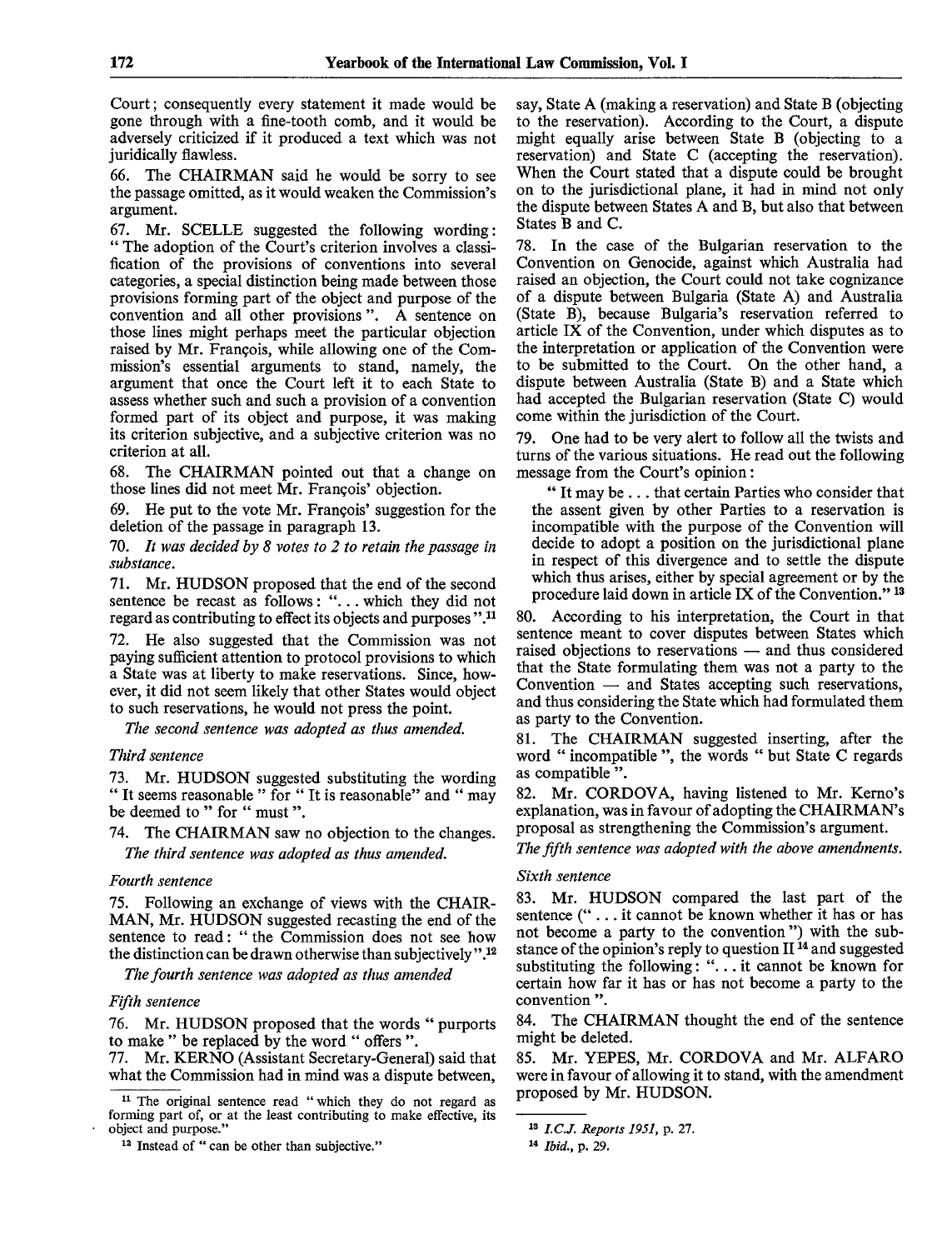86. Mr. HUDSON said that, after a certain time had elapsed, it was possible to ascertain the position of a State which had made reservations. It was clear once all the States had indicated their attitude. From that time onwards, nothing could change the position of a State which had made reservations.

87. The CHAIRMAN and Mr. SPIROPOULOS did not agree. The Court might decide that certain States or even all the States had been in the wrong.

88. Mr. AMADO urged the Commission to take a vote on the paragraph. So far, no vital modification had been made to it. Its great virtue was that it said more than it appeared to say. The part of the sentence under discussion was excellent.

89. The CHAIRMAN put to the vote the question whether the latter part of the sentence as amended by Mr. Hudson should be kept.

*The amended phrase was adopted by 6 votes. The sixth sentence was adopted.*

### *Seventh sentence*<sup>15</sup>

90. Mr. HUDSON asked what were the circumstances in which the termination of a convention would depend on the number of States parties.

91. Mr. KERNO (Assistant Secretary-General) cited the case of the Convention on Genocide, article XV of which provided that: " If, as a result of denunciations, the number of Parties to the present Convention should become less than 16, the Convention shall cease to be in force as from the date on which the last of these denunciations shall become effective". In the same way, article XVII provided that " the Secretary-General of the United Nations shall notify all Members of the United Nations, and the non-member States contemplated in article XI, of the following: ".. . *(e)* the abrogation of the Convention in accordance with article  $XY$ <sup>"</sup>. Thus, if out of the 16 States there was one which made reservations and was regarded as a contracting party, the convention would remain in force. If it were not regarded as a contracting party, the convention would no longer apply.

92. Mr. HUDSON still felt that the text was not sufficiently explicit. He would prefer to say " States ratifying and not denouncing the convention ".

93. The CHAIRMAN pointed out that ratification might not be the only way of bringing a convention into force; accession or acceptance might be other methods. He considered the passage sufficiently clear.

94. Mr. HUDSON replied it was only after Mr. KERNO had given the explanation in regard to denunciation that he had understood the sense of the passage.

95. Mr. LIANG (Secretary to the Commission) wondered whether the words or both " after " or the termination" were appropriate.

*It was agreed that the words be deleted.*

96. The CHAIRMAN observed that Mr. HUDSON suggested adding the following sentence at the end of paragraph 13:

".. . and where a convention confers jurisdiction on the International Court of Justice over disputes concerning the interpretation or application of its provisions, and such jurisdiction is invoked by a party, difficulty might arise in determining which are the parties to the convention entitled to intervene under article 63 of the Court's statute ".

97. Mr. HUDSON said that the sentence cleared up one particular point which was of the utmost importance in the case of conventions where some article referred the issue to the International Court of Justice. It might happen that State A had made reservations which were not accepted by State B but were accepted by States C and D. If State B brought an action before the Court against State C, and State A expressed its intention to intervene, State B might reply that, as it was not a party to the convention it was not entitled to intervene. Hence it was for the Court to decide whether Article 63 of its statute was applicable or not. That raised a difficulty in regard to the exercise of the Court's jurisdiction.

98. Mr. CORDOVA pointed out that it was the Court itself which had created that difficulty.

99. Mr. KERNO (Assistant Secretary-General) wondered therefore whether the sentence should be included.

100. Mr. SANDSTRÖM thought the notion was already expressed in the words at the end of paragraph 13 : " the status of the convention itself may be thrown into doubt".

101. The CHAIRMAN agreed that though it was already expressed, the addition proposed by Mr. HUDSON made it clearer.

*It was decided by 8 votes to add the sentence to the end of paragraph 13.<sup>10</sup>*

102. Mr. EL KHOURY explained that the reason why he had abstained from voting was that the vote referred to paragraph 13 with which he did not agree.

#### PARAGRAPH 12 *(resumed from the beginning of the meeting)*

103. The CHAIRMAN said he had redrafted paragraph 12 in order to meet certain criticisms of the text he had proposed in document A/CN.4/L.18 and which he had felt to be justified.

104. Mr. YEPES thanked the Chairman for taking into account various observations he had made. He would be glad to have time to study the text, as it concerned a very important point in American law. He requested the adjournment of the discussion until the following day.

105. The CHAIRMAN saw no reason why that should not be done.

*It was so decided.*

### PARAGRAPH 14 *{paragraph 26 of the* " *Report*")

*First sentence*<sup>17</sup>

106. Mr. HUDSON questioned whether the assertion was really true as a general rule. It was possible for a

<sup>15</sup> Last sentence of paragraph 24 of the " *Report ".*

<sup>&</sup>lt;sup>16</sup> However, in the final text, that sentence was inserted before the last sentence of paragraph 13.

<sup>&</sup>lt;sup>17</sup> It read as follows: "It is certainly desirable that multilateral conventions should have the widest possible application."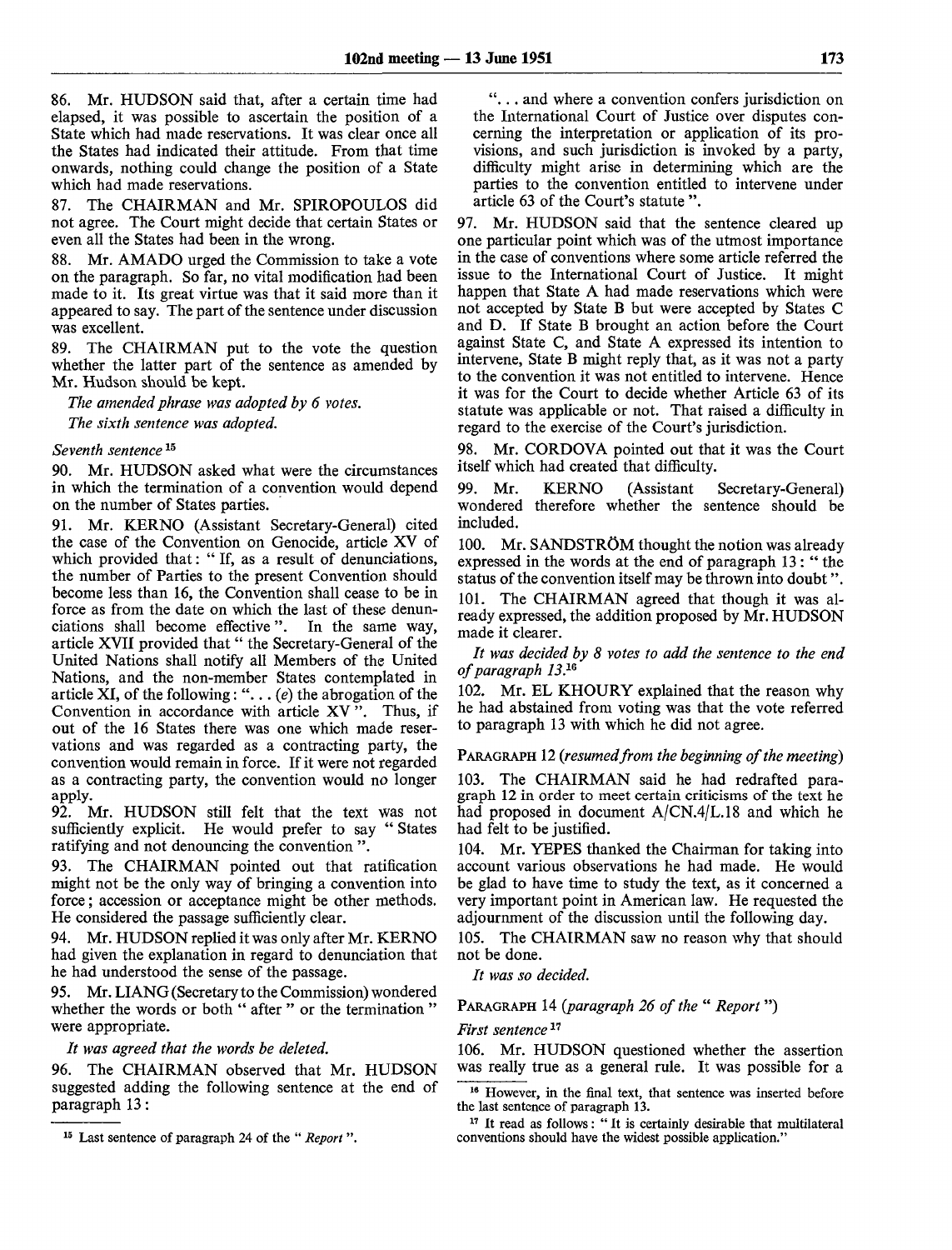multilateral convention, e.g. the North Atlantic Pact, to be open for signature by certain States only. He would prefer to see the word " often " added.

107. Mr. YEPES thought that the expression "in general " would meet the objection.

108. The CHAIRMAN was not sure that those words would fully meet the situation. The objection was that certain conventions were not open to all States.

109. Mr. AMADO asked whether there was anything against the expression " certainly desirable ", as used in the text, since the Commission's task was to develop international law.

110. The CHAIRMAN thought that if the first sentence were read in conjunction with the paragraph as a whole, there was no further room for misunderstanding. He read out the rest of the paragraph.

111. After a general exchange of views as to the best way of expressing the idea that it was desirable for all States to become parties to multilateral conventions framed for universal application, or at the very least all those States whose participation would help to bring about the objects of conventions in which universal application was neither possible nor desirable, the Commission left it to the rapporteur to redraft the first sentence.

112. Mr. LIANG (Secretary to the Commission) was doubtful about the word " application ". There were two notions involved: application in the sense of acceptance — and obviously it was desirable for as many States as possible to become parties — and application in the technical sense, which might equally well be the sense in which the word was used in the first sentence.

113. The CHAIRMAN said he was prepared to use the word " acceptance".

### *Second and third sentences*

114. Mr. HUDSON, referring to the second sentence  $18$ of the paragraph, pointed out that bilateral treaties too settled matters of international importance. He suggested the term " of wide international concern ". He was not happy about the third sentence. He asked what the word " price " referred to.

115. The CHAIRMAN explained that the " price " was the fragmentation of the convention into bilateral conventions, in other words the destruction of the integrity of the text.

116. Mr. HUDSON suggested the wording: "and it may often be more important to maintain the integrity of the convention than to aim at acceptance of it"  $$ cutting out the words " whatever the price may be " and ending the sentence with "... even at the price of possibly limiting the number of States which may become parties ".

117. Mr. ALFARO suggested the following version: " It may be more important to maintain the integrity of a convention than to secure a large number of acceptances ".

118. Actually, the Pan-American practice had the advantage of ensuring a great number of ratifications, though the system recommended in the report allowed the integrity of the text to be maintained. It would be well to specify which system was advocated, otherwise it would not be clear what was meant by "whatever the price may be ".

119. Mr. CORDOVA thought an explanation was necessary, since it was not entirely clear from the text as it stood.

120. Mr. HUDSON thought that if the integrity of the text were maintained, there would be no fragmentation. One might use the expression : ".. . more important to maintain the integrity of a convention, whatever the price may be, than to  $\overline{a}$ im  $\ldots$ ".

121. Mr. YEPES found that, reading the French text, the expression " *a tout prix* " would be better left alone. The French version was beyond reproach.

122. The CHAIRMAN said he would change the English text to " at any price ".

123. Mr. HUDSON suggested " at the price of fragmentation of the convention ".

124. Mr. EL KHOURY considered that everything else must be sacrificed to integrity.

125. Mr. ALFARO quoted the example of the Inter-American Arbitration Treaty which made arbitration compulsory in respect of a large number of issues. The treaty had been ratified by 16 States, 8 of which had made reservations, mostly aimed at limiting considerably the scope of the treaty and making arbitration optional. The question was whether it was preferable to have a treaty ratified by 8 States and introducing the notion of compulsory arbitration or a treaty ratified by 16 States, 8 of which were opposed to compulsory arbitration.

126. Mr. HUDSON said that the Commission was making its preference clear.

127. Mr. SANDSTRÖM wondered whether the expression " a reasonable degree of uniformity" was satisfactory. He thought a stronger expression should be used, e.g. " it is essential to maintain uniformity ".

128. The CHAIRMAN agreed to delete the words " a reasonable degree of".

*The second and third sentences were adopted as thus amended.*

*The remaining two sentences of the paragraph were adopted without comment.*

PARAGRAPH 15 (paragraph 25 of the "*Report*")<sup>19</sup>

129. Mr. SANDSTRÖM suggested that the Commission say merely: " it is impressed by the complexity...".

19 Paragraph 15 read as follows :

" 15. The Commission has been asked to pay special attention to conventions of which the Secretary-General is the depositary. As regards these it is impressed by the immense complexity of the task which the Secretary-General would be required to undertake if reserving States can become parties to a multilateral convention despite the objections of some of the parties to the reservations they have put forward. Not only would he be required to keep account of the manifold bilateral relationships which might result from this freedom, but in the event of a dispute he would have

<sup>&</sup>lt;sup>18</sup> The second sentence read as follows: "The very fact that they are multilateral implies that they deal with subjects of international concern, that is to say, with matters which are not only susceptible of international regulation but regarding which it is desirable...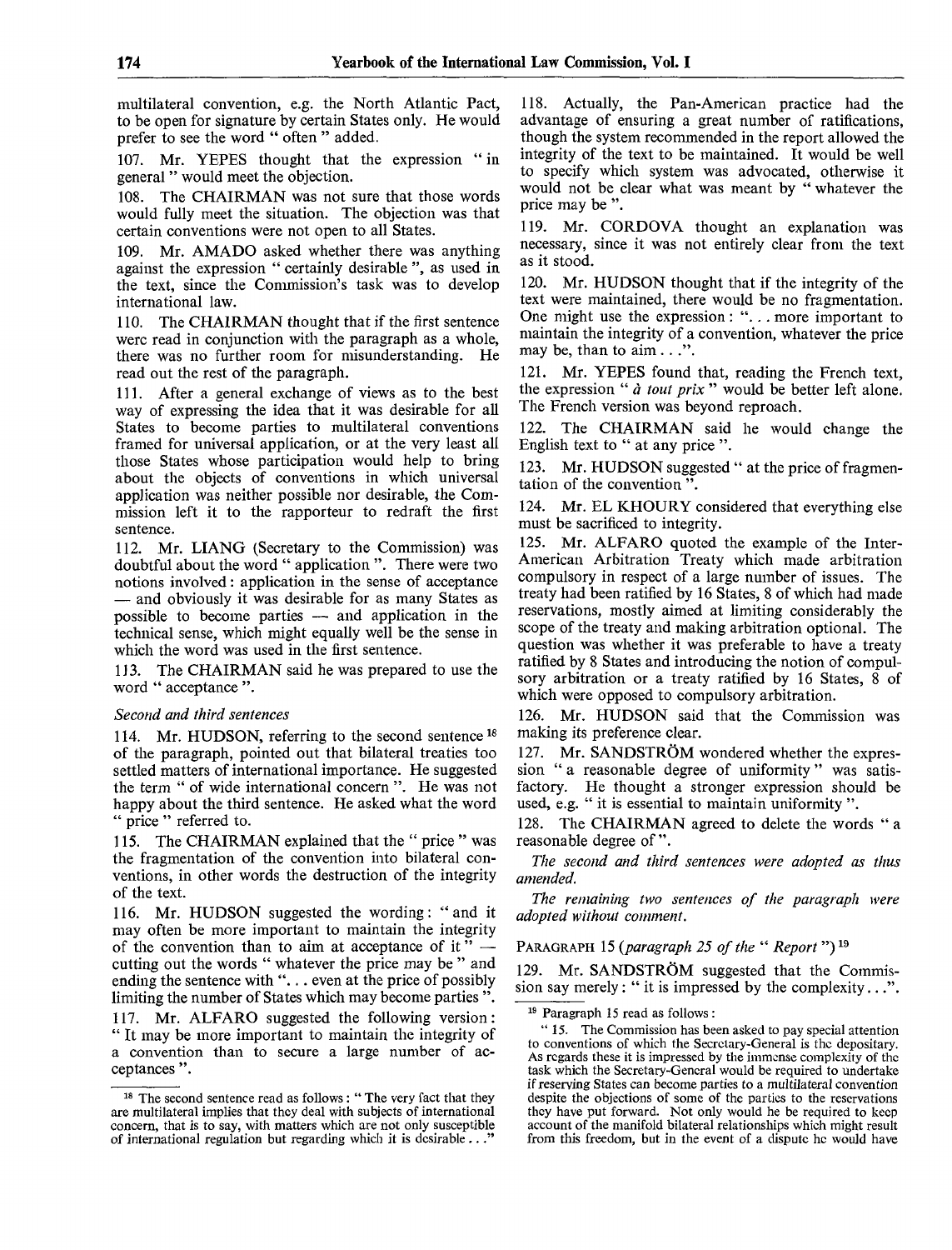130. The CHAIRMAN agreed to delete the word " immense ".

131. Mr. HUDSON suggested deleting the words " as the Commission believes it is " at the end of the paragraph.

*It was so decided.*

132. Mr. HUDSON suggested replacing the final sentence of the paragraph by the following: " The Secretary-General is already the depositary of many multilateral conventions and certainly will become the depositary of many more; hence ...".

133. Mr. YEPES found the French text very satisfactory. 134. The CHAIRMAN suggested an English text based on the French text.

135. Mr. HUDSON read out the following paragraph from the opinion of the Court: " Such being the situation, the task of the Secretary-General would be simplified and would be confined to receiving reservations and objections and notifying them ".<sup>20</sup> He did not share the Court's optimism.

136. The CHAIRMAN hoped that the Commission would not change the sentence in his draft report to make it tally with the wording used by the Court. The Court did not appear to have realized the burden it was placing on the Secretary-General.

137. Mr. CORDOVA thought the Sixth Committee would consult the Secretary-General.

138. Mr. KERNO (Assistant Secretary-General), with the help of Mr. HUDSON and Mr. ALFARO, explained that the problem of the complexity of the Secretary-General's task was affected not only by its character but by its scope. Obviously, if it were a case of only one convention, as with the Court, the task was less onerous than if it applied to all conventions.

139. The CHAIRMAN asked the Commission to allow him to draft a sentence on those lines, to be placed after the second sentence, or possibly after the first, and stating something to the effect that for a single convention the task was simpler, but that the Secretary-General was already the depositary of a large number of conventions (the actual number to be given) and that it was likely that the number would be considerably greater in the future.

140. Mr. KERNO (Assistant Secretary-General) said that the Secretary-General was already the depositary of more than 100 multilateral conventions, about 60 of them recent and about 40 dating from League of Nations days. 141. Mr. SPIROPOULOS said that, though he had not asked to speak at the beginning of the discussion on the paragraph in question, he was opposed to it in its entirety as having nothing to do with the question put to the Commission. That could be seen by reading General Assembly resolution 478 (V). There was no connexion

20  *I.C.J. Reports 1951,* p. 27.

between duties of the depositary and the system advocated by the Commission.

142. What led the Commission to adopt the system was its anxiety to maintain the integrity of conventions. The facilitating of the depositary's task was an altogether separate question.

143. The CHAIRMAN pointed out that the resolution stated: " especially as regards multilateral conventions of which the Secretary-General is the depositary ".

144. Mr. SPIROPOULOS maintained that the resolution stressed the convention's rather than the Secretary-General's task. The Commission's duty was not to examine whether such and such a principle made the Secretary-General's task heavier; its decisions should be based on concern for maintaining the integrity of conventions.

145. Mr. LIANG (Secretary to the Commission) observed that, if the text of the resolution were examined along with the first sentence of paragraph 15, it could be argued that the Commission was asked to give special attention to the conventions of which the Secretary-General was the depositary; but to confine itself to submitting proposals for the codification and progressive development of the law, which was the crux of the problem. However, paragraph 15 dealt with one particular aspect of the Secretary-General's functions as depositary. He thought it was desirable to indicate the Secretary-General's positive functions as an introduction to the sentences which were to follow. He agreed that there was some truth in what Mr. Spiropoulos had said.

146. Referring to Mr. Hudson's comment, he wondered whether the Commission really wished to state, as would appear from the second sentence, that even if it involved no more than the procedure for one single convention, the Secretary-General's task might already be unduly complex.

147. Mr. HUDSON also felt that it would be well to add something following the first sentence, for example, a redrafted version of the final sentence. With regard to the second point raised by Mr. Liang, all that was needed was to put the word " convention " in the second sentence into the plural. It might be a good idea to ascertain exactly what resolution 478 (V) expected of the Commission.

148. Mr. KERNO (Assistant Secretary-General) pointed out that it was not merely a question of the administrative burden placed on the Secretary-General, since after all an administrative task could always be accomplished with adequate staff. It was a question rather of the proper performance of his task by the depositary. That must be referred to. It was in fact because the Secretary-General found it difficult to discharge his functions that he had appealed to the General Assembly.

149. Mr. HUDSON said that there were undoubtedly cases where the depositary had to take a stand. He had to decide whether a reservation had or had not been made, and it was often extremely difficult to arrive at any conclusion on that point, for example, in the case of the United States, where owing to the competence of the Senate in respect of ratification of treaties, it was the

no means of determining the admissibility of a reservation tendered. For so large a depositary of major multilateral conventions as the Secretary-General may be expected to become, the resulting administrative burden would be very great, even if the task is not one which it would be impossible for him properly to discharge, as the Commission believes it is."

See also summary record of the 104th meeting, para. 27.